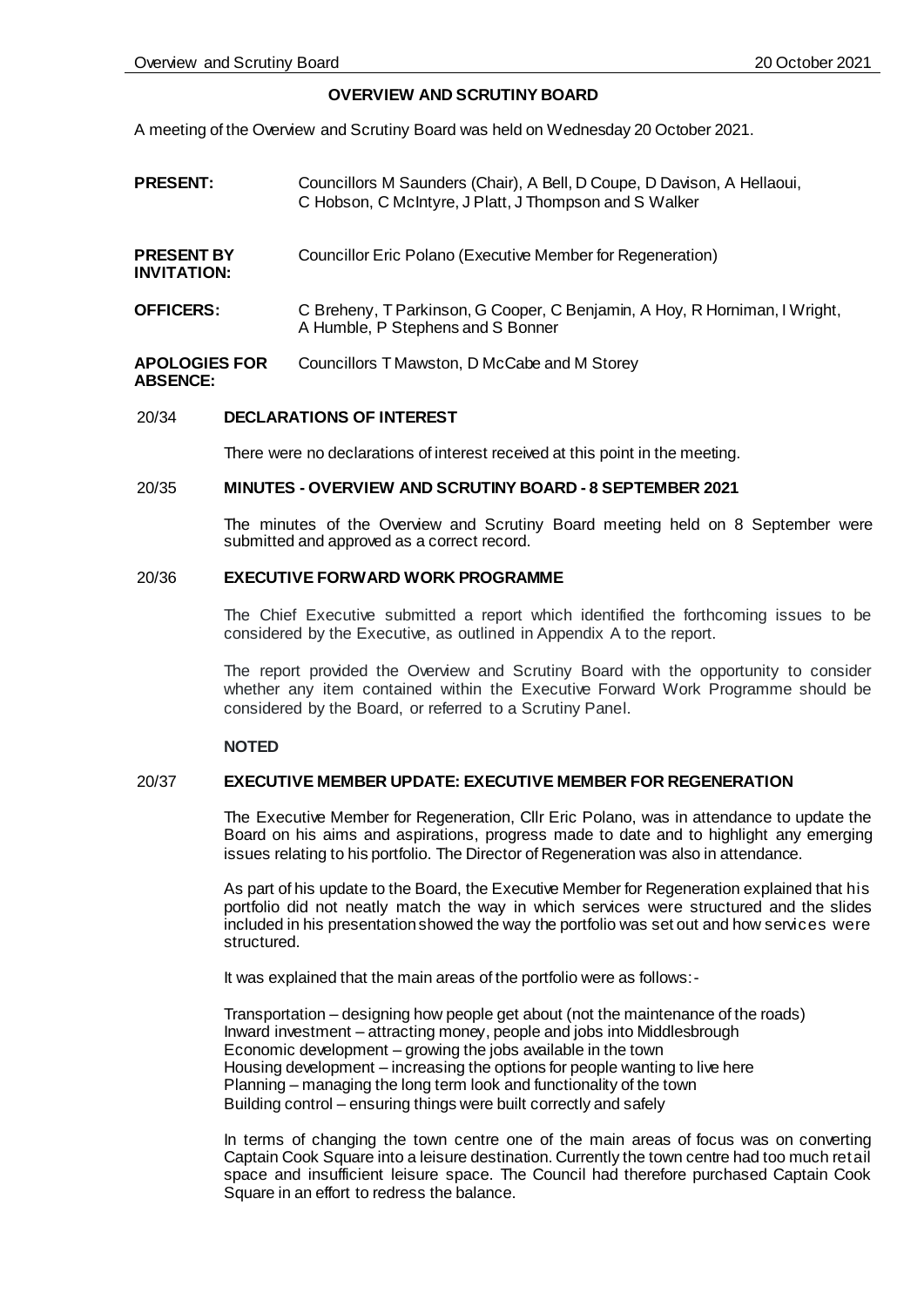In respect of developing the concept of urban living it was explained that Middlehaven was the focal point for a significant amount of investment to create more houses and apartments for people wanting to live in the centre of town.

Boho X was another key area of focus and would deliver sixty thousand square feet of commercial space for the digital sector. In addition the Council was currently refurbishing the Captain Cook Pub and work would soon commence on the Old Town Hall to bring these buildings back to life.

Clearing up eyesore sites and properties was another high priority and it was advised that the Council was investing in buying up eyesore sites and properties that were blighting local communities. In terms of the Future High Streets Fund and the Towns Fund Middlesbrough had received in the region of £35m to spend on changing the town centre and Middlehaven, as well as some other parts of the town. Delivering housing growth was a further area of focus and the Council was working with house builders to deliver 400-500 new homes each year.

The Executive Member for Regeneration advised the Board that in respect of his own personal priorities the areas that he was most passionate about driving through were dealing with the eyesore sites and properties and getting more people into the town centre. It was advised that the Council had invested £1m into working with Middlesbrough Development Company (MDC) to buy up or refurbish properties in local communities that were ruining people's lives. The Council was looking to tackle as many of these as possible and clean up some of the worst streets.

In terms of getting people into the town centre it was emphasised that there was a real need to encourage people to use the town centre again. However, we could no longer rely on people coming into the town centre to shop, as they would never to that in those numbers again.

In respect of what would be achieved over the next year it was anticipated that the following projects would be realised:-

- Captain Cook Square re-let to leisure operators
- Boho X open and occupied
- Hundreds of new homes underway in the centre of town
- Captain Cook pub brought back into use
- New community centres at Southlands and Nunthorpe
- Middlesbrough Station refurbished for the new London train
- **Exchange Square regenerated**
- New commercial space built on Centre Square (Melrose House site)
- Small sites brought back into use
- Tollesby shops replaced by new apartments
- Some key derelict properties brought back into use

Following the update in respect of the regeneration portfolio, Members were afforded the opportunity to ask questions.

A Member enquired as to whether there was an intention to address the issues of eyesore business properties, for example, on Wilson Street. As although these were not the Council's responsibility and they were the responsibility of private businesses and private landlords the Council's efforts to renew areas of the town centre would be negated if neighbouring properties already in a state of disrepair were not improved. The Executive Member for Regeneration advised that efforts were being made to contact owners of derelict properties and encourage them to undertake the necessary repairs to their premises in the first instance. If efforts were unsuccessful then the Council would consider other options including purchasing / renovating the premises.

A Member of the Board queried the level of focus on the town centre to the detriment of other areas and the lack of infrastructure that was provided when new developments were approved. However, it was appreciated that the financial resources available to the town were limited and therefore had to be spent wisely.

In respect of the proposals for the development of the town centre and increased emphasis on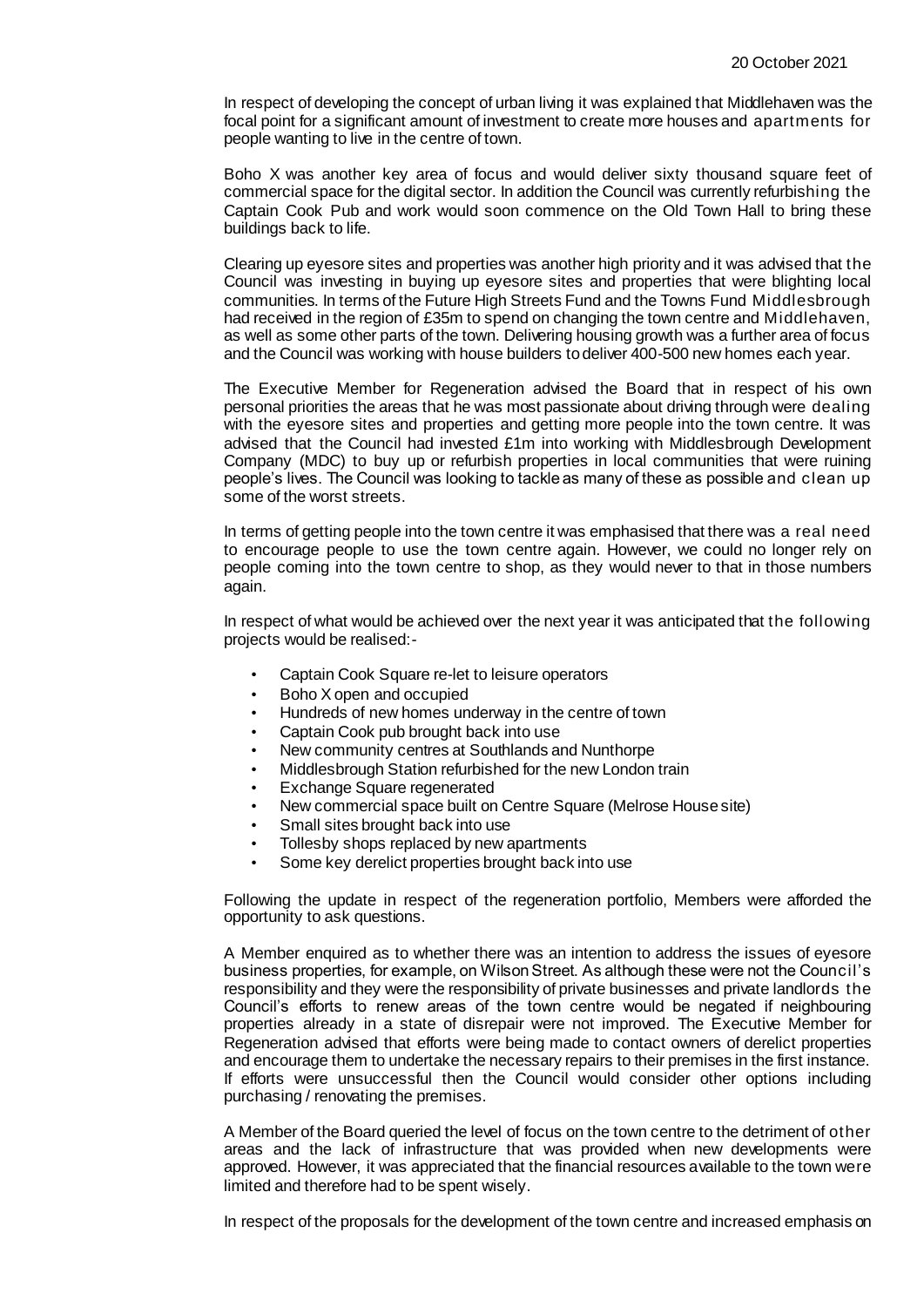#### 20 October 2021

the inclusion of leisure provision it was queried whether there was sufficient focus on retaining the current retail provision. The Executive Member of Regeneration advised that he fully appreciated the concerns raised, however, footfall in the town centre was declining and with the increase in online shopping and provision of out of town retail outlets future demand for town centre retail was forecast to decrease further. It was therefore imperative that action was taken now to diversify the offer available within the town centre. The Council therefore needed to accept that there would be a lot less demand for town centre retail in the future.

A Member of the Board made reference to the refurbishment of the Captain Cook pub and whether the intention was for the premises to operate as a pub once it was refurbished. It was advised that the intention was for the restoration to return the premises to a shell whereby an interested party could adapt the premises to meet its needs. Various proposals had been received recently including a proposal for the premises to be operated as a bistro; to be use d as a headquarters for a digital company and to be converted into residential accommodation. Once the restoration work had been completed it would be put out to the open market, in order for expressions of interest to be received.

In terms of the restoration work undertaken by the Council in respect of the Captain Cook pub it was advised that once on site it had become apparent that more work was needed than initially envisaged. The Council was therefore undertaking the necessary works to ensure that all the mechanical and electrical issues had been addressed, as well as the refitting of the windows and the total cost would be in the region of £1.1m. This included Council capital that was approved previously, as well as some Town Fund investment funding.

In response to a query regarding the future development of Captain Cook Square it was advised that consultation with local residents would be undertaken prior to any approval of leisure developments.

In response to a query regarding the future of the Civic Centre site, Gurney House and Centre North East it was advised that the Council was currently working with the owners of both Gurney House and Centre North East to try and bring the premises back into use. The Council had resources available to it through the Towns Fund to help gap fund some of the viability issues in respect of those two buildings. The sheer size of the buildings did present a challenge as a trying to find one solution that worked at that scale was very difficult. There was the potential to convert one of them into a hotel, residential properties or a modern office, however, the level of investment required would be significant.

In respect of the Civic Centre it was advised that when the Council moved to Fountain Court in 2022 the Civic Centre site and building would be seen as a development opportunity. It was unknown at this stage as to whether the building would be presented to the open market first and then if there were no viable options the site second was yet to be resolved.

Reference was made to eyesore properties and specifically Douglas House and it was queried as to what was envisaged for this particular property. The point was also made that although there was a real need for eyesore properties in certain areas of the town to be addressed, for example in North Ormesby, the south of the town also required attention. In response it was acknowledged that the £1m recently set aside to tackle eyesore properties would not be sufficient to address all of the issues across the town. However, the need for work to be undertaken in respect of eyesore properties across the town was acknowledged.

In respect of Douglas House the Council had recently re-engaged with the owners of the property and owing to the availability of grant funding through the Towns Fund there was a possibility to utilise some of that support to close the viability gap and bring a proposal forward.

Reference was made to ambitious aims for 2021/22 and whether there was sufficient funding available for all of these projects to be realised. In respect of the projects referenced in was advised that these had been fully costed and funded to varying degrees. It was anticipated that these projects would be realised over the next year.

Clarification was sought in respect of the investment in addressing eyesore properties. It was confirmed that £1m had been set aside to tackle residential eyesore properties and a further £1m had been assigned to addressing issues with commercial properties.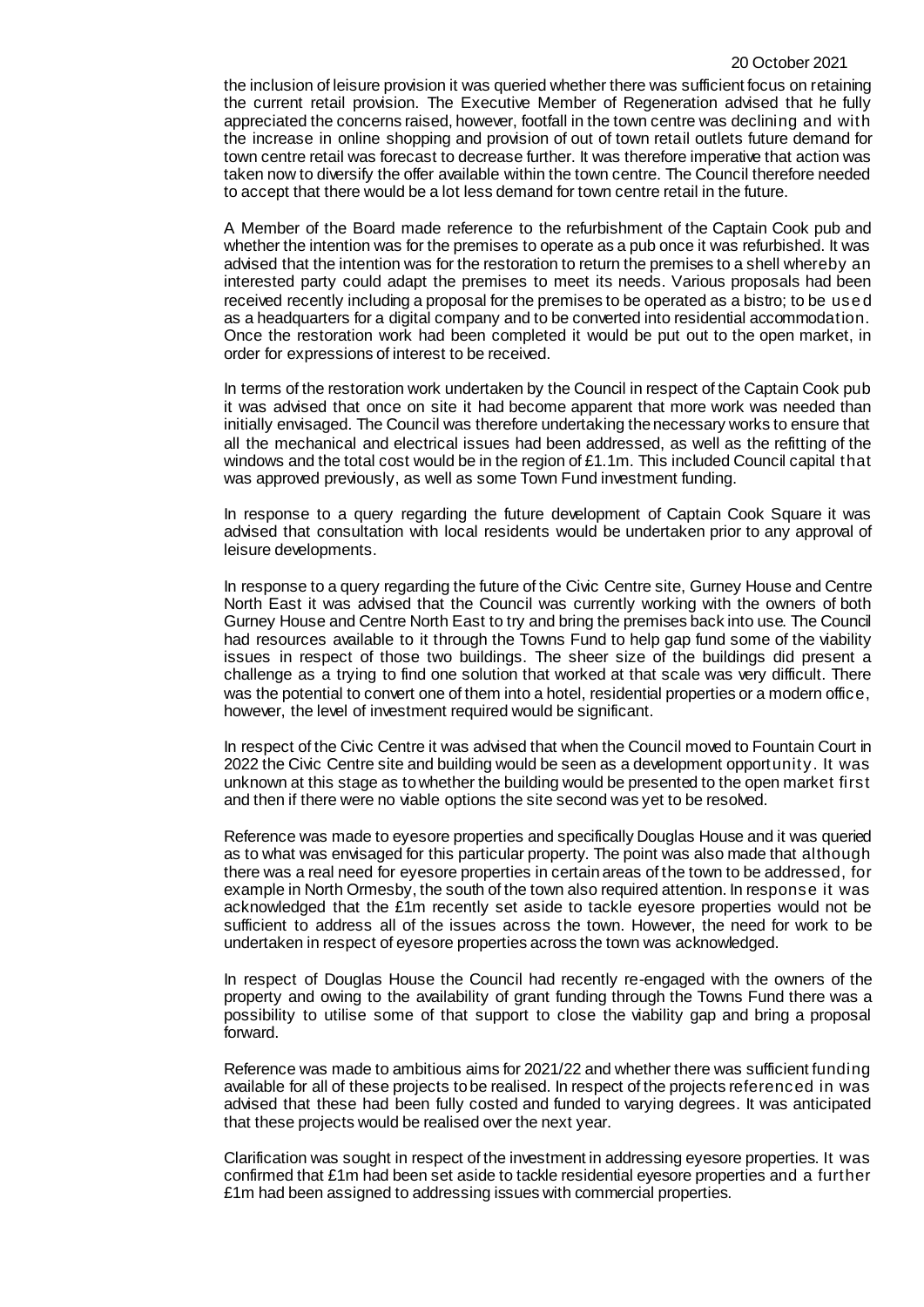In response to a query regarding the potential for a 4000-5000 seated arena to be developed in Middlesbrough it was advised that over the year's consideration had been given to the feasibility of developing an arena in the town. Specialists had recently been employed to advise the local authority of the possible viability of such a proposal.

Reference was made to the high cost of bus fares at the moment and it was queried as to whether the Council regularly liaised with the bus companies in respect of such issues. It was confirmed that regular meetings with the bus companies were held, however, the bus companies were commercial operators and there was minimal influence the Council could have on the setting of fares.

The Chair thanked the Executive Member for Regeneration and Director of Regeneration for their attendance and contributions to the meeting.

**AGREED** that the information provided be noted, and the agreed action be undertaken.

# 20/38 **CHIEF EXECUTIVE'S UPDATE**

The Chief Executive was in attendance and provided an update to the Board in respect of the following:-

- COVID-19 update
- Executive update
- LMT update
- Chief Executive briefing staff feedback

In terms of the latest local COVID-19 data, as at 18 October 2021 the rolling seven-day rate of cases per 100k of the Middlesbrough population was as follows:

- 76 new cases had been added to the system on 18 October 2021;
- 557 new cases had been diagnosed in the last seven days;
- 395.1 rate per 100k of population (last seven days); and
- 302.20 COVID-19 deaths per 100k population.

Reference was made to the vaccination rates and to date 65.4% of over 12's in Middlesbrough had received 2 doses of the vaccine. In terms of vaccination by age range 9.6 % of young people in Middlesbrough aged 12 to 15 had received 1 dose of the vaccine and the vaccination rates increased with age. For example, 87.3 % of people aged 55 to 59 in Middlesbrough had received 2 doses of the vaccine and 94.2 % of people aged over 80 had received their 2 doses. It was emphasised that the number of over 50's unvaccinated in Middlesbrough was 8.2 %, which equated to 4,335 people and this was the area of greatest concern.

In relation to the Executive decisions taken recently it was noted that a number of reports had been considered. These included; a report on Middlehaven; the expansion of Middlesbrough College; Community Environmental Initiatives; Council Tax Reduction Scheme; Fountain Court and Centre Square Office development.

In respect of the current LMT strategic items if was advised that the focus was on poverty / social exclusion; reoccupation / Fountain Court; values / staff engagement; 2022/23 budget preparation; performance management and locality working.

Reference was made to the feedback received from staff in respect of the Chief Executive's staff briefings and it was noted that over 95% of staff rated the briefings as very good / good overall; over 90% rated the relevance and usefulness of the content of the briefings as very good / good overall; over 90% rated the opportunity to ask questions at the briefings as very good / good overall and over 70% had opted for the briefings to be continued virtually in the future with over 20% opting for a mix of virtual / in person. It was anticipated that the briefings would continue to be held virtually but on a six monthly basis an in person event would be held.

The themes from the free text responses to the Chief Executive staff briefings were provided and these included the following;-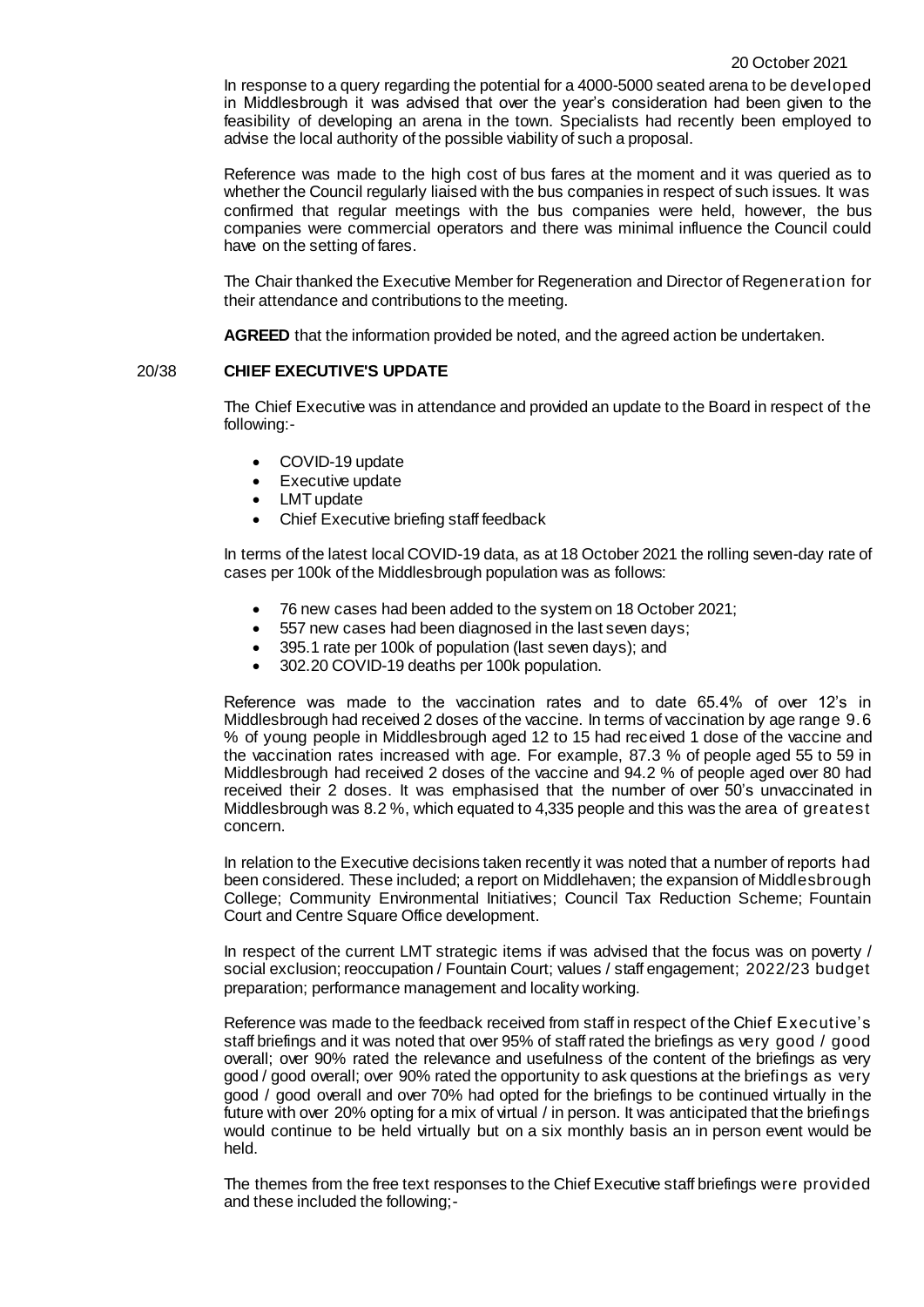- Staff valued hearing direct from the top
- Staff wanted the same level of engagement at Directorate level
- Subjects that staff were particularly interested in were; Strategic Priorities; Reoccupation; LMT thinking

Following the update, Members were afforded the opportunity to ask questions.

A Member of the Board made reference to the fact that the take up of the COVID-19 vaccination by young people had been slow and queried whether there was any reported cases of young people in Middlesbrough being hospitalised with COVID-19. In respect of the older generation it was also queried as to whether people were being formally invited to receive their booster vaccinations or whether there was an expectation for them to present at vaccinations clinics. In response it was advised that there had been no significant hospitalisation of any children in Middlesbrough with COVID-19. The data showed that currently there were 3 children in James Cook University Hospital under the age of 19 with COVID-19.

In terms of the booster where individual had been inoculated and were over the age of 50 they were receiving invitations for their boosters.

In respect of the information provided by the Chief Executive, as part of his regular update to the Board, the view was expressed by Members that the information provided was extremely useful and informative and should continue.

Reference was made to the high number of cases of COVID-19 currently amongst the younger cohort and whether any action was being taken within schools to encourage take up of the vaccine. The Board was advised that work would be undertaken and there was currently discussions taking place across the whole of the North East in respect of this issue. A proposal had been put forward that a joint communication across all twelve local authorities be issued. However, it was felt that some of the communication material was not necessarily Tees centric and it may be more effective to adopt a more sub regional approach. A discussion was currently taking place amongst the Chief Executives of the Tees Valley to determine whether action should be taken on a Tees Valley footprint.

In terms of schools undertaking work to encourage young people to take up the COVID-19 vaccine a Member of the Board queried the ethical validity of schools undertaking this role and their entitlement to do that.

The point was also made that anecdotally the take up of vaccines and boosters at the pop up vaccination centre at Newport Hub today had been fantastic and more of these events should be held. Positive feedback was also provided in respect of the introduction of locality working and the view was expressed that there would be real benefits in adopting this approach throughout the town.

Reference was made to the Council Tax Reduction Scheme and the point was made that there was a real need for a reduction in the cost of Council Tax for those people facing financial deprivation across the town. However, in order to finance the scheme it was queried as to whether the overall cost of Council Tax increased for other people within the town. In response it was advised that the two were not related and it was simply a case of the amount of funding the Council received for Council Tax support would be used in a more efficient and effective manner.

In terms of the current thinking by LMT in respect of poverty the view was expressed that there could be real benefits in involving the relevant ward Councillors on any working group that had been established to look in further detail at this issue. In response the Chief Executive advised that there would be merit in establishing an all-party working group to contribute specifically to this agenda.

In response to a query regarding the town's preparations for any future rise in the number of COVID-19 cases it was acknowledged that there was the potential for cases to increase with the onset of winter. However, the Council was more than capable of responding to any spike in cases based on the experience gained throughout the pandemic to date. Although it was acknowledged that at this stage the future trajectory of COVID-19 cases over this forthcoming winter period was unknown. The Board was advised COVID-19 still presented a danger and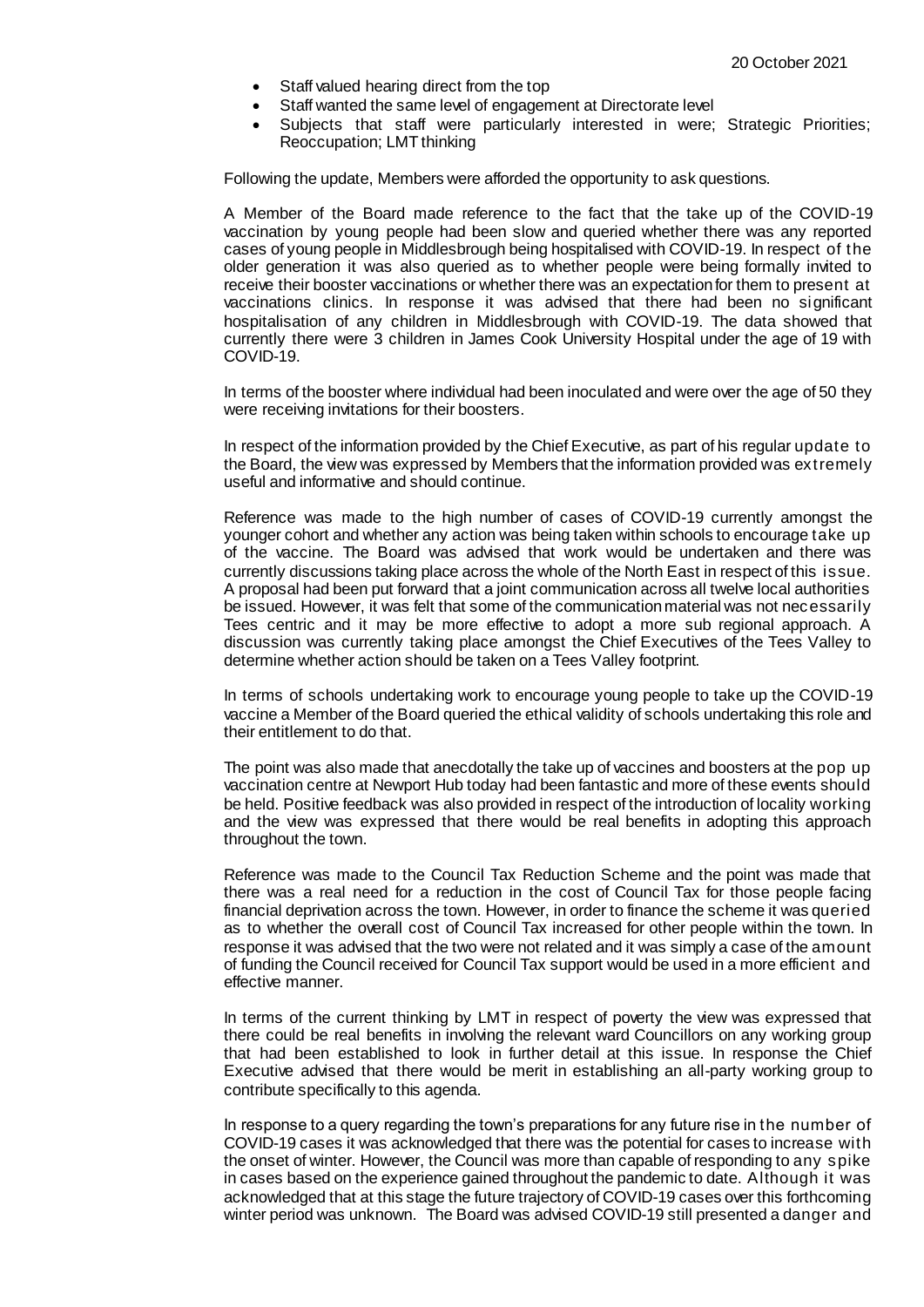the Council would be doing everything possible to encourage everyone to minimise the risks of infection wherever possible.

Reference was made to the £150,000 investment in the Community Environmental Initiatives over the next 3 years and further information was requested in respect of this scheme. The Board was advised that the money would be used for Community led environmental initiatives and a report would be available for Members perusal.

The Chair thanked the Chief Executive for his excellent briefing and contribution to the meeting.

### **NOTED**

### 20/39 **SCRUTINY CHAIRS UPDATE**

The Scrutiny Chairs provided updates in respect of the work undertaken by their respective panels since the last meeting of the Board.

#### **NOTED**

# 20/40 **CULTURE AND COMMUNITIES SCRUTINY PANEL - FINAL REPORT - CULTURAL EVENTS IN MIDDLESBROUGH**

The recommendations to be submitted to the Executive were:

1) To enhance and strengthen community cohesion, cultural events traditionally held in the town centre should be delivered within communities where possible. Ideally this should take place with at least some elements of the Christmas 2021 celebrations.

2) Given its growing cultural and financial significance the Council should work with relevant third parties, including charities and the private sector, to introduce eSports as a regular and high profile cultural event. Where possible this should relate to wider leisure initiatives the Council is currently involved in.

3) Future leisure developments in the town centre should look to include opportunities for associated hospitality venues, such as an eSports business.

4) In order to attract a wider audience; the Council should continue to work with Teesside University so that the Town Hall can be used as a venue for the Animex Festival, ideally for the event held in 2022.

5) To attract audiences that sit outside Middlesbrough's local boundaries; the events team should explore how to exploit virtual event delivery by having an on-line component.

**AGREED** that the findings and recommendations of the Culture and Communities Scrutiny Panel be endorsed and referred to the Executive.

# 20/41 **REVENUE AND CAPITAL BUDGET – PROJECTED OUTTURN POSITION AS AT QUARTER ONE 2021/2022**

The Director of Finance and the Head of Financial Planning and Support provided an update to the Board; the following points were highlighted:

- The information detailed in the report was separated into two elements: COVID-19 related and non-COVID-19 related;
- The 2021/22 Revenue budget for the Council was £116,492,035. The Council's outturn position for 2021/22 for non-Covid-19 elements was projected to be an overspend of £1.717m (1.5%). It was anticipated that there would be a potential financial pressure due to COVID-19 of £2.036m in 2021/22. The total projected outturn at the end of the year was £3.753m;
- The total projected overspend in 2021/22 would be covered by the full utilisation of the Social Care Demand Reserve of £0.5m and the Children's Services Demand Reserve of £0.732m, which were created at the end of 2020/21. The remaining £2.521m of the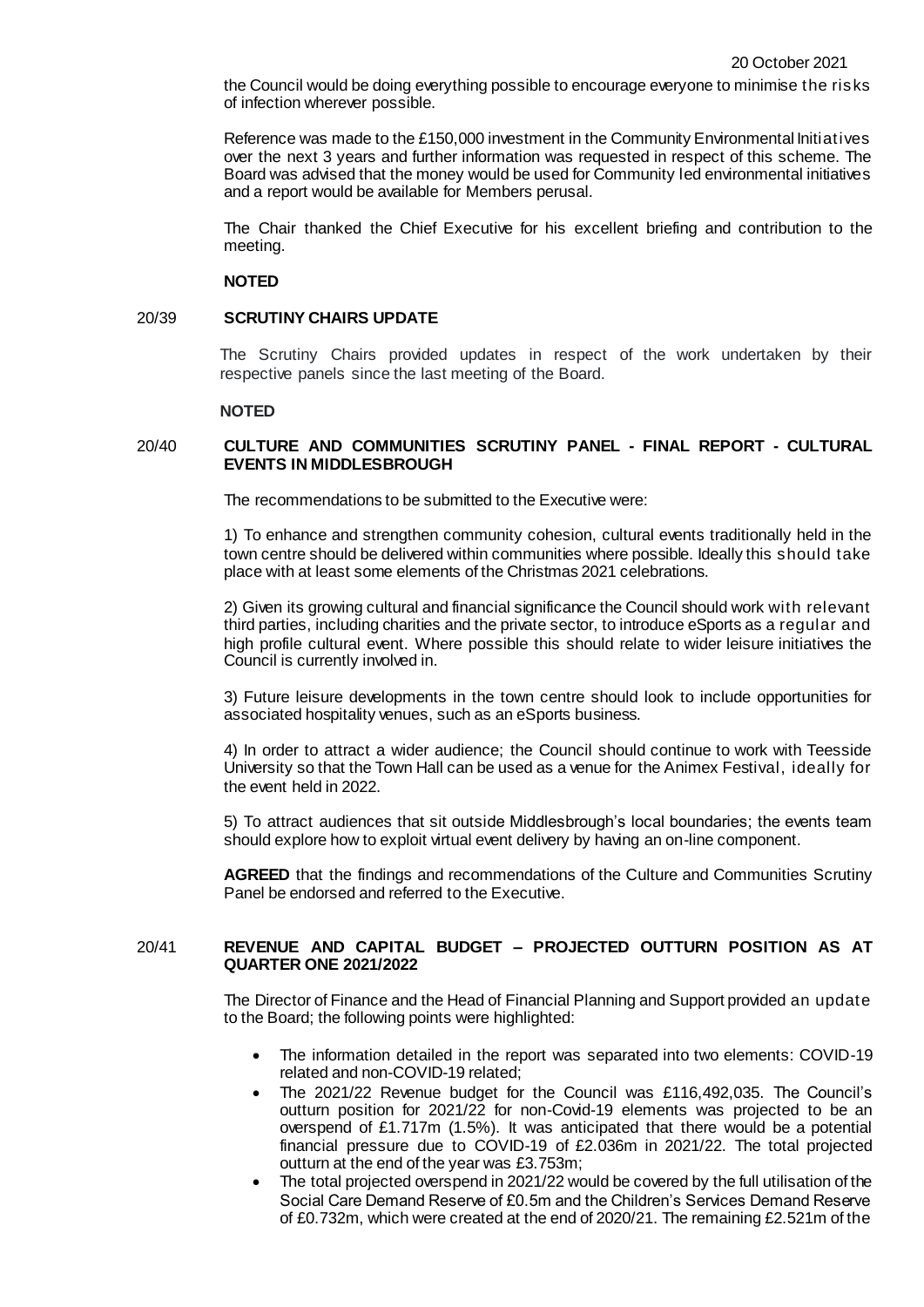total projected outturn pressure would be funded from the £4.512m Covid Recovery Reserve, which was created during 2020/21 to cover the potential costs arising from the Covid-19 recovery in 2021/22 and future years;

- Paragraphs 80-100 of the report detailed expenditure against the Investment Strategy, which had a revised budget of £93.716m. The current latest estimated outturn for 2021/2022 was £82.029m;
- Paragraph 101 of the report indicated that borrowing had reduced by £1m in Q1 to £217.8m;
- Total reserves were detailed in paragraph 108, which showed projections for 2021/22 to be £33.8m.
- Appendix 1 of the report detailed virements; Appendix 2 showed the revised Investment Strategy which would be used from this point onwards.

Following the update, Members were afforded the opportunity to ask questions.

A Member queried as to what issues the Board should be most concerned about at present in respect of risk and unforeseen eventualities. It was advised that one of the emerging risks was in relation to energy inflation and whether that would filter through and become a longer term pressure, the legacy of COVID-19 on income was another key potential risk factor. The MTFP for next year was currently being prepared and those issues were being considered. The financial implications for the Council resulting from the new Health and Social Care Bill was another unknown at this stage, although it was anticipated that more detailed information would be available following the forthcoming Government Spending Review and Local Government settlement.

Reference was made the Environment and Community Services overspend and whether there was potential for that money to pulled back over the course of this financial year. It was explained that the overspend was a result of the kerbside recycling company entering administration, which had generated a financial pressure of £500,000. The contact for kerbside recycling was currently out to tender and it was hoped that savings would be achieved following that process. Another risk in this area was the Integrated Transport Unit, as to a lack in the availability of taxi drivers increased costs were being incurred. Efforts were being made to pull back on costs but there were real challenges.

In response to a query regarding the problem recruiting HGV drivers it was advised that at present it was not impacting on the Council's provision of waste services. However, the query would be referred to the Director of Environment and Community Services for further information.

The amount of expenditure on Council purchase cards was queried and it was advised that some up to date information on this type of expenditure would be provided to the Board.

The Chair thanked the Director of Finance and the Head of Financial Planning and Support for their attendance and contributions to the meeting.

**AGREED** that the information provided be noted, and the agreed actions be undertaken.

# 20/42 **STRATEGIC PLAN 2021-2024 – PROGRESS AT QUARTER ONE 2021/2022**

The Head of Strategy, Information and Governance provided an update to the Board, which included the following points:

- This Q1 update was in respect of the Strategic Plan, which covered the period April June 2021, and which was presented to Executive on 7 September 2021;
- On 24 February 2021, full Council approved a Strategic Plan for 2021-24, setting out nine strategic priorities for this period. At its meeting of 11 May 2021, the Executive agreed an associated set of outcome measures linked to these priorities and a supporting workplan to deliver sustained improvement up to and beyond 2024.
- At the end of Q1, 15 of 24 (62.5%) of Strategic Plan outcomes were on target against the corporate standard of 75%. At the end of Q1, there were three 'Red Red' outcomes i.e. those not currently projected to meet target and with performance worsening.
- Details in respect of the 'Red Red' outcomes were outlined; the combined crime and anti-social behaviour rate per 1,000 people increased very significantly in Q1 to 55.07, up from the Quarter Four 2020/21 baseline of 44.1, taking performance well away